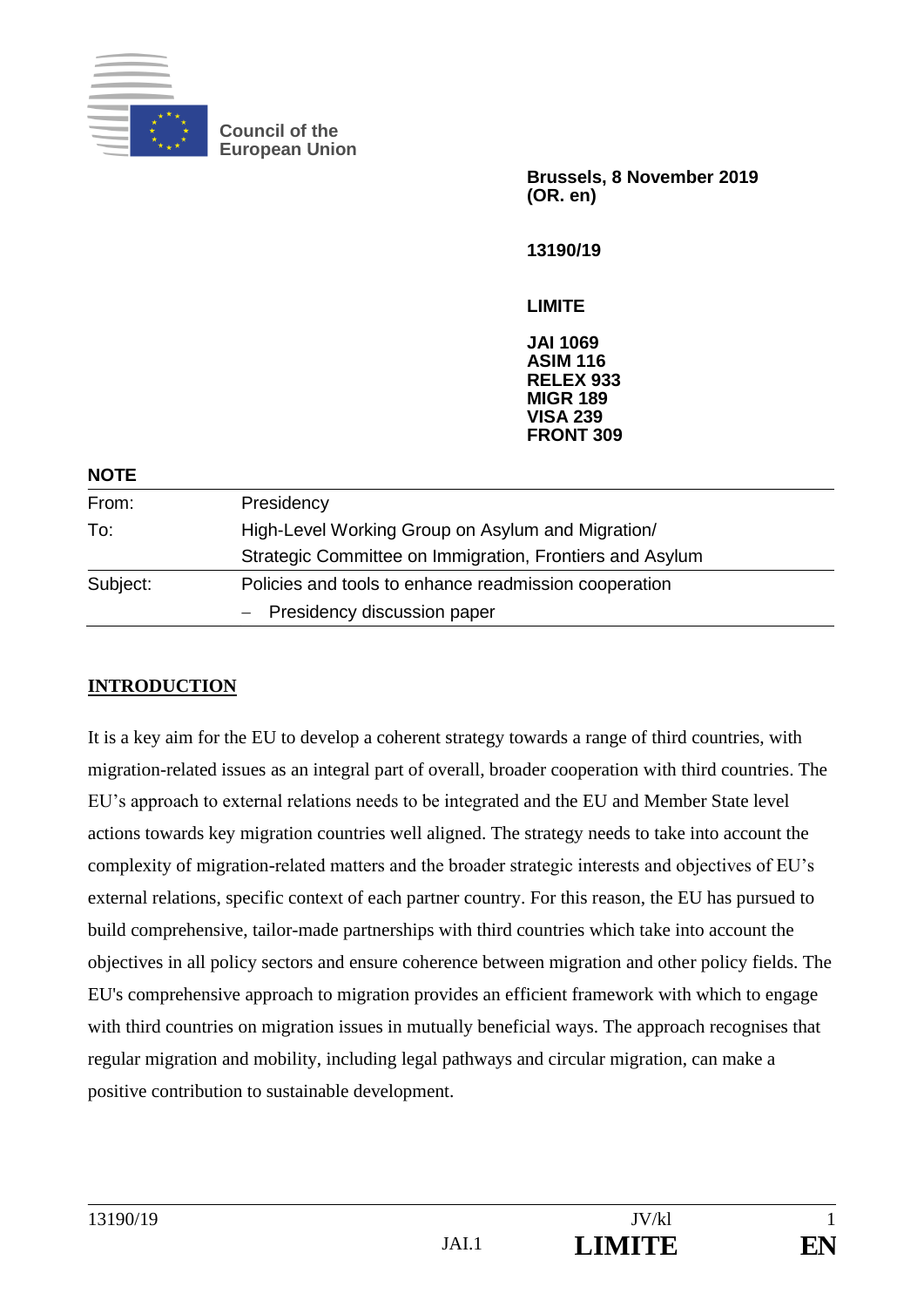One of the priority areas in such partnerships is a well-functioning and effective return and readmission process. Currently, return rate of irregular migrants in the EU remains low. This undermines the overall legitimacy and sustainability of migration and asylum policies, in which protection should be provided to those in need. Consequently, enhancing cooperation with third countries on returns and readmission should be one important element of the EU's specific partnerships with each third country. While taking into consideration the specific situation of each country, this approach should take into account that it is every country's international obligation to take back its own nationals.

There has been a broad discussion in the EU in recent years on the need to enhance cooperation on readmission through the use of tailor-made leverages and incentives. The Commission's Communication from June 2016 on establishing a Partnership Framework with third countries (doc. 100015/16) called for the use of all policy tools to support migration partnerships, including development and trade, for the purpose of delivering on returns and readmission. In its conclusions from 2016 and 2017 and most recently October 2018, the European Council invited the EU and the Member States to do more 'to facilitate effective returns', for instance by 'creating and applying the necessary leverage by using all relevant EU policies, instruments and tools, including development, trade and visa'. Moreover, there is a general understanding that migration, including returns, should be firmly embedded in the EU's overall relationships with third countries.

In the European Agenda on Migration, the Commission notes that 'the EU should be ready to use all leverage and incentives at its disposal'<sup>1</sup>. In the recently published report on the implementation of this Agenda, the Commission notes that visa policy 'will be one important additional tool'. However, 'additional incentives and leverages should be sought also in other policy areas, on a case by case approach'. During the discussions on the revised Return Directive, a number of Member States insisted on the importance of using wider leverage and incentives to reinforce and complement more effective national return procedures.

**<sup>1</sup>** However, no conditionality can be attached to needs-based humanitarian aid in line with the Humanitarian Principles; COM(2016) 385 final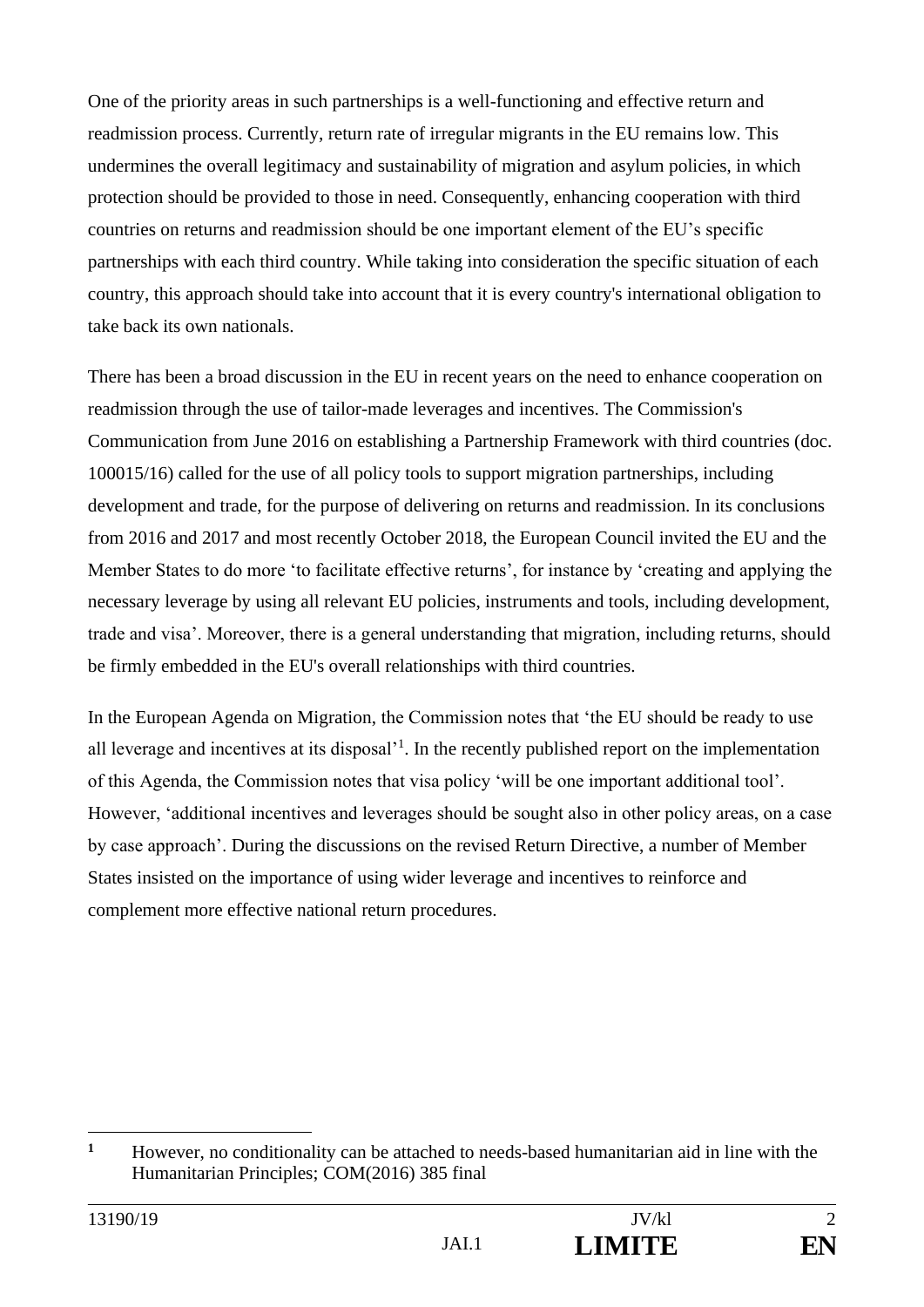The above mentioned illustrates that the Member States have a common understanding on that a credible migration and asylum policy requires the swift return of those with no right to stay, and that we need to continue the discussions in order to find the appropriate EU and Member State level measures to improve cooperation on readmission and, ultimately, the EU return rate. We need concrete procedures for situations in which a third country systematically refuses to cooperate on returns and readmission. Functioning return policy would greatly alleviate the pressure on frontline Member States and on Member States exposed to secondary movements, and therefore support the development and implementation of a well-functioning Common European Asylum System. Moreover, it should also be seen in conjunction with measures aiming at opening legal pathways. It is therefore crucial to establish cooperation on readmission as a central part of broader, balanced, comprehensive and ultimately more effective partnerships with key countries. In order to achieve this, there is a need to coordinate at EU level the use of different measures.

Finding new ways to enhance readmission cooperation with third countries has been one of the priorities of the Finnish Presidency. The discussion was launched in the informal SCIFA in July 2019. At the beginning of the new legislative term, it is timely to engage in an in-depth discussion on the use of leverages. With the amendment of the Visa Code coming into force in February 2020, the EU will soon have a concrete leverage tool at its disposal backed by an assessment of third countries' cooperation on readmission. This assessment by the Commission, based on information provided by Member States, could facilitate discussions on the use of other leverages as part of comprehensive partnerships with third countries, while noting the broader interests of the EU's external relations.

The use of instruments from and within different policy fields requires cross-sectoral debates and cooperation at EU level as well as cooperation with and among the Member States, in order to raise awareness on all sides and explore the opportunities to advance EU objectives in different policy fields, including migration, in a sustainable manner. In these discussions, we should note and share our national experiences and see what lessons we can learn in view of planning the potential future tools at EU-level.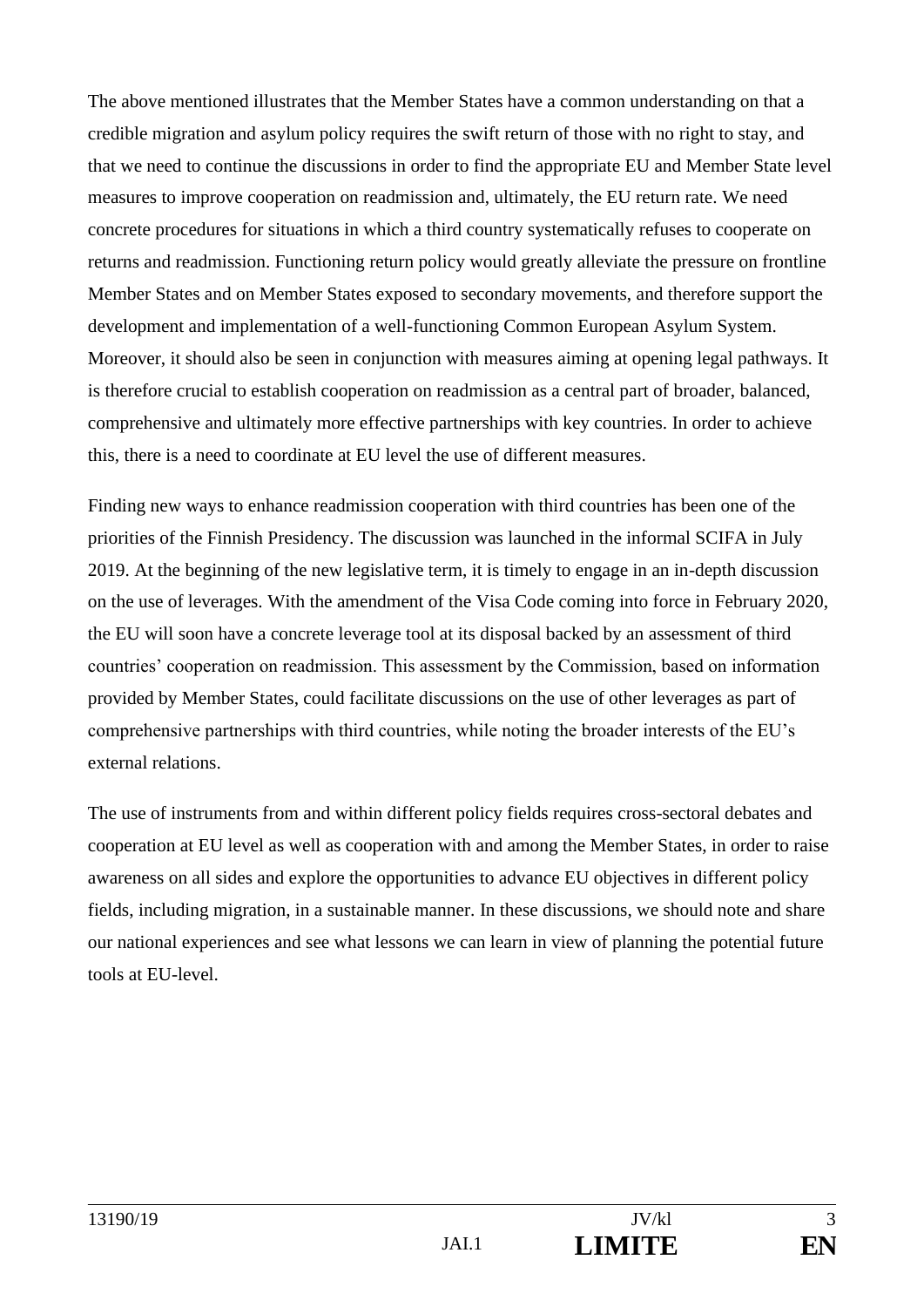Using leverages from any policy sector requires consideration of the legal basis, the role of different actors, the interests and objectives of different policy fields, the wider context of the EU's relations with the third country in question as well as the specific situation of the third country in question. Furthermore, efficient and sustainable use of such tools demands well-functioning coordination. In July's informal SCIFA, an idea of an EU Coordination Mechanism for Returns was proposed.

As follow-up to the launch of the idea in July, the Finnish Presidency now aims to take the debate to a more concrete level. This paper aims to explore different possible options to enhance the use of leverages towards third countries.

### **CURRENT SITUATION**

The newly agreed amendments to the Visa Code (Regulation amending Regulation 810/2009), applicable from 2 February 2020, are the first concrete steps taken to improve cooperation on returns by introducing a system whereby the EU can use various visa related measures as a leverage to get third countries to commit to functioning readmission. The new visa leverage mechanism consists of two distinct steps. The first is the Commission's regular assessment, based on objective criteria, of the cooperation of third countries on readmission. A Member State may also notify the Commission if it is confronted with substantial problems in cooperation on readmission with a third country. This part in itself is not an element of visa policy but rather that of return and readmission policy.

In the second step, the Commission shall propose the Council to adopt a decision to apply visa restrictions or visa facilitation, taking into account prior efforts to improve cooperation and the EU's overall relations with a particular third country. These legal provisions, once implemented and effectively applied, will provide the EU with a leverage mechanism in the area of visa policy. A similar mechanism already exists for third countries exempted from the visa requirement, providing for a possible reintroduction of the visa requirement, among other criteria if the third country does not cooperate on readmission.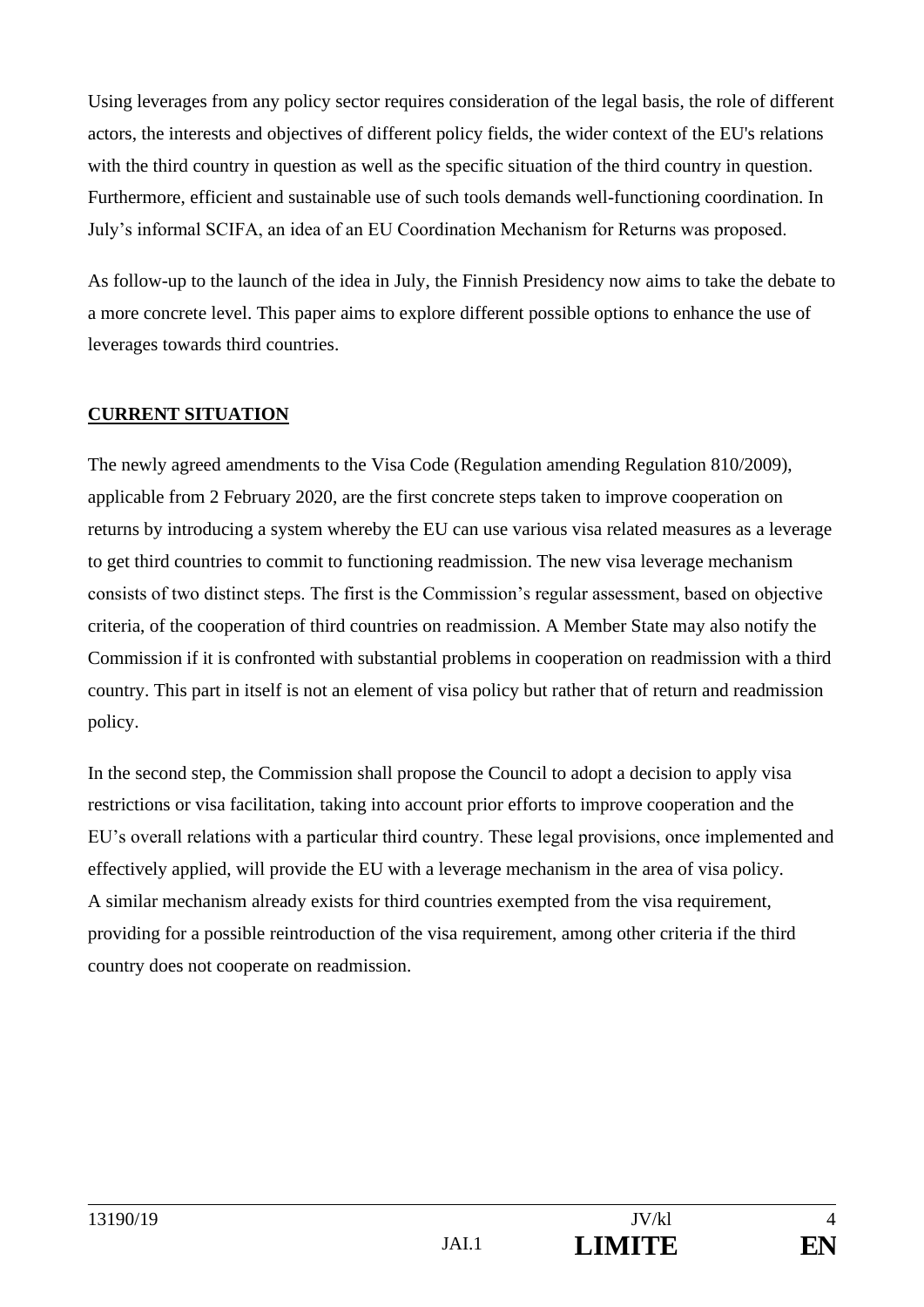In its September 2019 meeting, the Integration, Migration and Expulsion (IMEX) Working Party discussed the use of the visa leverage, the possible challenges linked to measuring and objectively assessing third countries' cooperation on readmission and the possible role of different Council Working Parties in the process. In this discussion, the Member States highlighted the need for comparable data on both quantitative and qualitative aspects of cooperation and the objective and equal treatment of third countries. The role of Frontex in collecting data will be central. However, efforts will be needed from Member States to provide reliable data in a timely manner.

Member States broadly agreed that the IMEX (Expulsion) Working Party could be the most suitable group for the presentation of the Commission's assessment report and the first discussion on the report and on possible notifications by the Member States on problems in cooperation on readmission with a third country. IMEX could work as the first platform for coordinating the messages to third countries from the Commission and the Member States after the assessment and before a proposal for measures is made. Some Member States considered SCIFA as another possible platform. In any case, given their broader overview of the EU's external relations, the views of the geographic Council working parties should always be sought and taken into account before a proposal is made.

The previous discussions on a visa leverage mechanism could work as a starting point for the development of a comprehensive EU leverage coordination mechanism for readmission. Starting from February 2020, the Commission will, at least once a year, assess the level of cooperation on readmission with all relevant visa-required third countries. This assessment by the Commission could inform discussions on the use of incentives and leverages in a broader context in the future.

In view of the above, the Finnish Presidency proposes a general discussion on possible ways forward to improve our cooperation on readmission with third countries and invites delegations to reflect on different options. On the side of the Member States, it will be important to improve compatible data collection on returns as well as carry out an evaluation of current return policies in order to carefully assess what works and what does not. It will be necessary to identify best practices in different policy areas other than visa policy to come up with workable tools to enhance returns.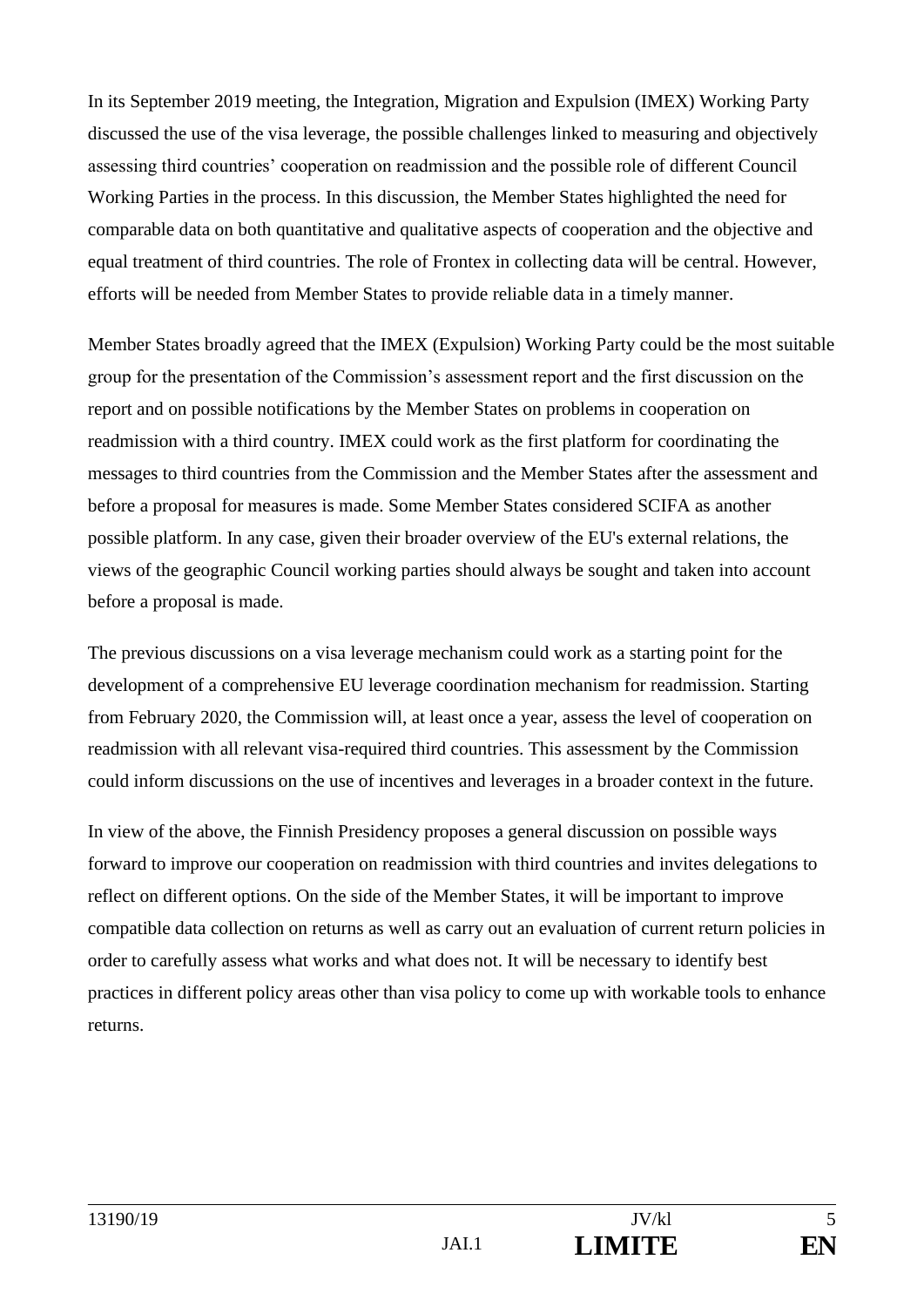## **POSSIBLE WAYS TO MOVE FORWARD**

The Presidency invites the delegations for a discussion on how the use of leverage to improve the EU's cooperation on readmission could be better advanced within a partnership approach and in the context of an integrated EU external action towards relevant third countries. In order to take the discussion to a more concrete level, the Presidency presents different options, as a non-exhaustive list, for structures that could be introduced in order to advance the use of leverages, on the basis of the example of the visa leverage mechanism.

#### **Possibility of establishing an informal readmission leverage mechanism**

The Commission's proposal to include provisions on visa leverage in the legislative proposal for the revised Visa Code submitted on 14 March 2018 was based on the positive experience gained from the establishment of an informal visa leverage mechanism by Coreper in 2017. The mechanism was launched for the first time a few months later to identify measures in the field of visa policy to improve readmission cooperation with Bangladesh.

The informal mechanism comprised a number of criteria to assess the cooperation on readmission of a third country as well as a toolbox of possible visa measures to be taken in case the level of cooperation is assessed to be insufficient. The mechanism was to be coordinated by Local Schengen Coordination and regularly monitored by Coreper.

The informal visa leverage mechanism was never formally used. However, its mere existence helped to promote cooperation with Bangladesh and later with Côte d'Ivoire. The way in which the Coreper mechanism was set up could serve as a model for a more general flexible leverage mechanism for other policy areas.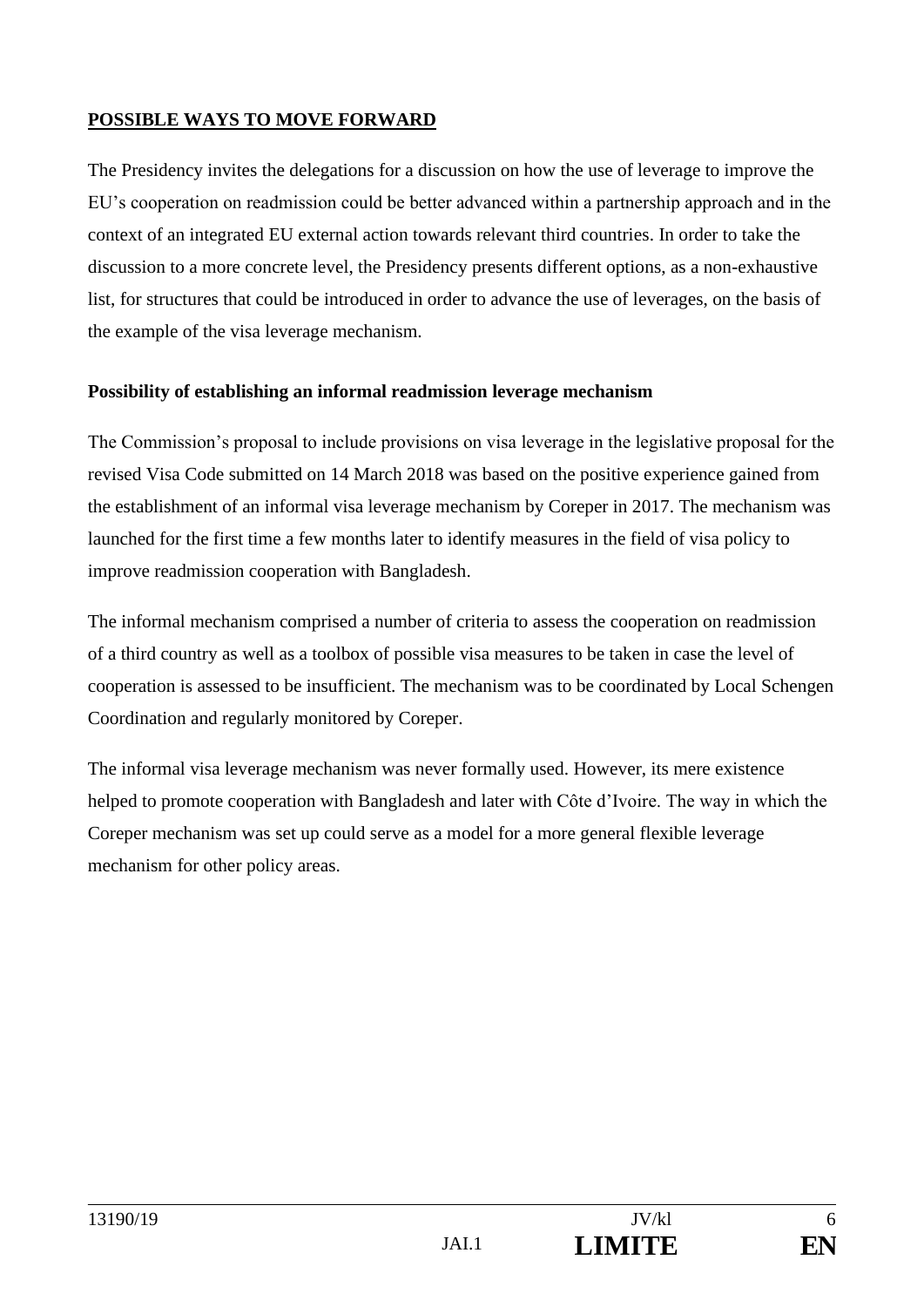As in the case of the informal visa leverage mechanism, the new, more generally applicable mechanism could be established by Coreper, through a Presidency note explaining the functioning of the mechanism. The informal coordination mechanism could use the regular assessment of the cooperation of third countries on readmission, which the Commission will carry out pursuant to Article 25a (2) in the Visa Code.

The basis for the informal mechanism would be similar to the former visa leverage mechanism established by Coreper in 2017. It would include a possibility for Coreper to invite the Commission and the Member States to identify measures at EU and national level that are appropriate in their consideration and could be used as a leverage to enhance cooperation on readmission, taking into account the overall relations of the EU and the third country in question. Any measure proposed by the Commission would then be discussed in the appropriate Council bodies to ensure the proper involvement of all relevant policy sectors, while taking into consideration the overall relations between the EU and the third country in question.

If the informal leverage mechanism would function well, as it did with visa policy, it could be the first step towards including such a mechanism in EU legislation.

#### **Possibility of including leverage provisions in the Return Directive**

Reference to visa leverage was included in the Council's partial general approach on the proposed recast of the Return Directive (Article 24a), but other than that, the EU's return framework does not currently contain a reference to the use of leverages or guide the assessment of readmission cooperation. If the mechanism would be included in EU legislation, one possible place for it could be in the Return Directive.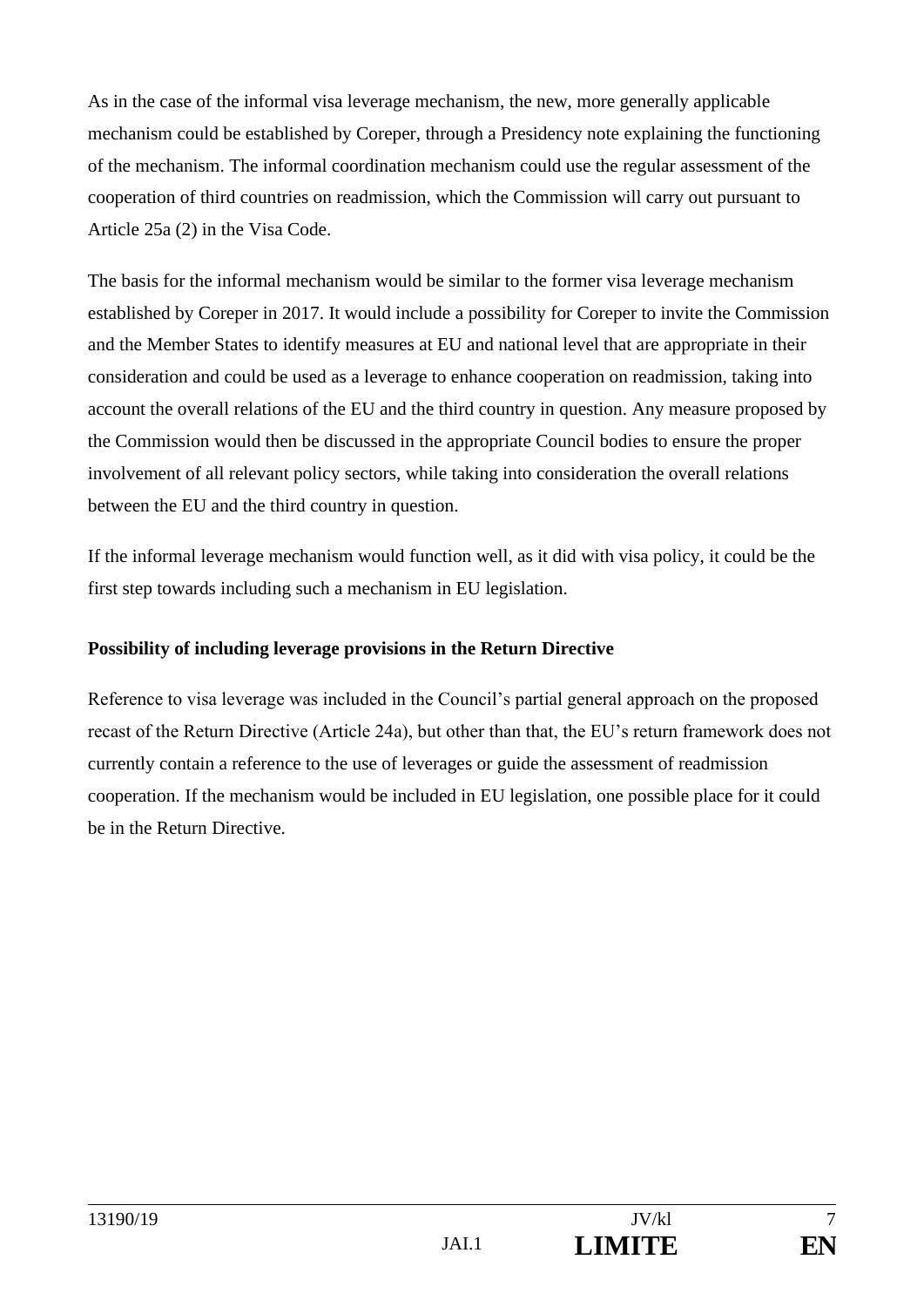The recast Return directive could contain an article outlining the following building blocks of the leverage mechanism:

## • *Assessment of readmission cooperation on the basis on the Visa code provisions*

As mentioned above, some of the elements of the visa leverage mechanism are not elements of visa policy as such but rather those of return and readmission policy, and therefore could be included in the legislation on returns. In particular, the Commission's assessment of the cooperation on readmission of a third country does not relate to measures taken under visa policy. For this reason, a provision included in the Return Directive could contain a cross-reference to Article 25a (2) of the Visa Code. Similarly, the possibility for a Member State to notify the Commission on problems in readmission cooperation with a third country could be added with a cross-reference to Article 25a (3) of the Visa Code.

• Identification of measures to be taken to improve cooperation on readmission

The Visa Code also contains a provision that mentions the 'steps taken by the Commission to improve the level of cooperation of the third country concerned in the field of readmission and the Union's overall relations with that third country' before deciding whether a proposal is needed on a given visa measure. However, neither the 'steps taken' nor the obligation of the Commission to take such steps are laid down in the Visa Code.

These steps could be defined in the new Article of the Return Directive as follows:

- ➢ Informing the third country in question about the result of the assessment and using the EU's diplomatic relations to improve cooperation with the third country concerned,
- ➢ Proposing a readmission agreement or an informal arrangement with the EU and,
- $\triangleright$  After evaluating the overall relations of the EU and the third country in question, considering different measures to improve cooperation on readmission through negative or positive incentives.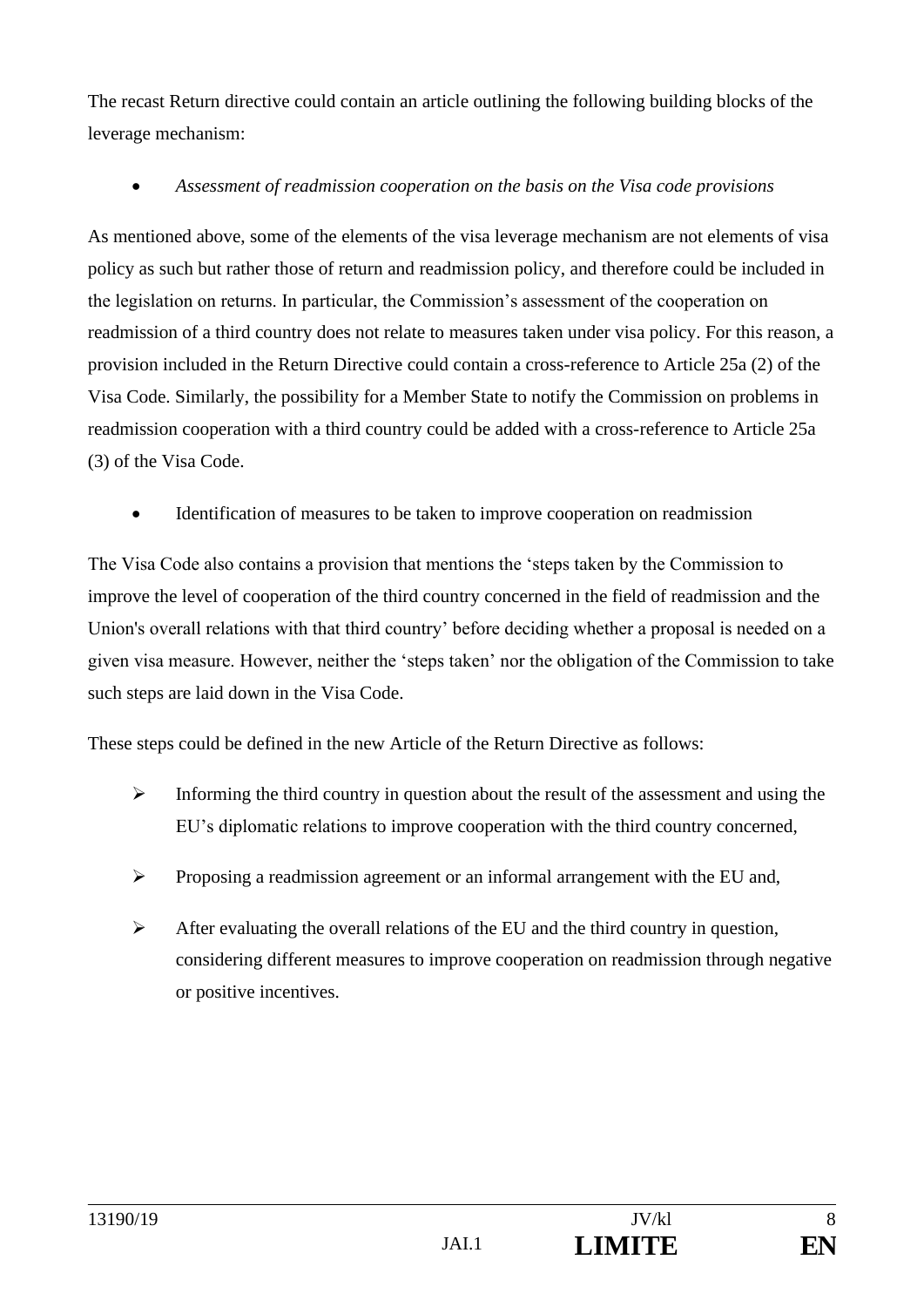The defined possible measures could at this point be the use of existing instruments or international agreements in general, and the use of existing visa leverage mechanisms.

## • *New proposals for action*

If the previous steps have not produced adequate results, the final step would be the possibility for the Commission to propose one or several appropriate measures, taking into account the overall relations of the EU and the third country. In practice, the Commission's assessment, the impact of different steps and any appropriate proposals made would be discussed in the appropriate Council bodies to ensure consideration of all relevant policy sectors and that the broader foreign policy interests are taken into account.

#### **Possibility of a new regulation on EU readmission leverage mechanism**

Another, longer-term possibility could be the adoption of a new regulation establishing an EU readmission leverage mechanism. This would be based on a Commission proposal and would comprise the different steps considered by the Commission, with cross-references to the relevant sectorial instruments, including the proposals to amend these, if necessary. As in the case of the possible article in the Return Directive, the new regulation would define the assessment of readmission cooperation, the notification procedure for the Member States, the measures that would follow and the way to select and coordinate between the various tools.